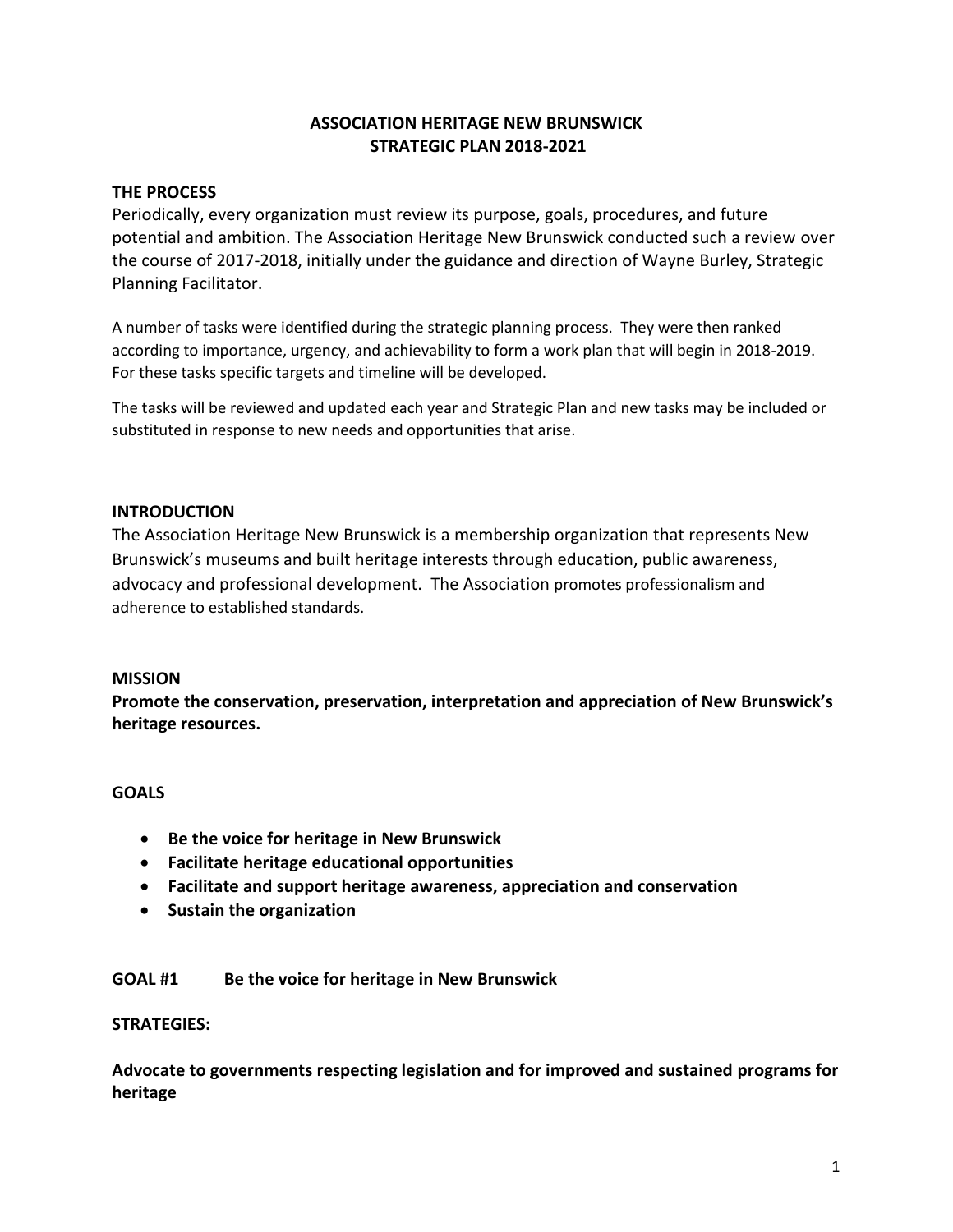**Speak to current issues** 

**Advocate for the conservation of at risk heritage** 

**Promote activities and programs [of AHNB and members]**

**GOAL #2 Facilitate heritage educational opportunities** 

**STRATEGIES:**

**Develop and deliver basic and specialized education** 

**Promote the development of certified training programs for heritage conservation** 

**Promote professionalism and adherence to established standards** 

**GOAL #3 Facilitate and support heritage awareness, appreciation and conservation**

#### **STRATEGIES:**

**Promote and support the understanding of the value of heritage and strengthen the relevance of heritage** 

**Offer help and referral**

**GOAL #4 Sustain the organization**

**STRATEGIES:**

**Plan for financial sustainability** 

**Foster a sense of unity among AHNB members** 

**Increase partnerships with other heritage organizations and interest groups and expand networking opportunities** 

**Increase membership**